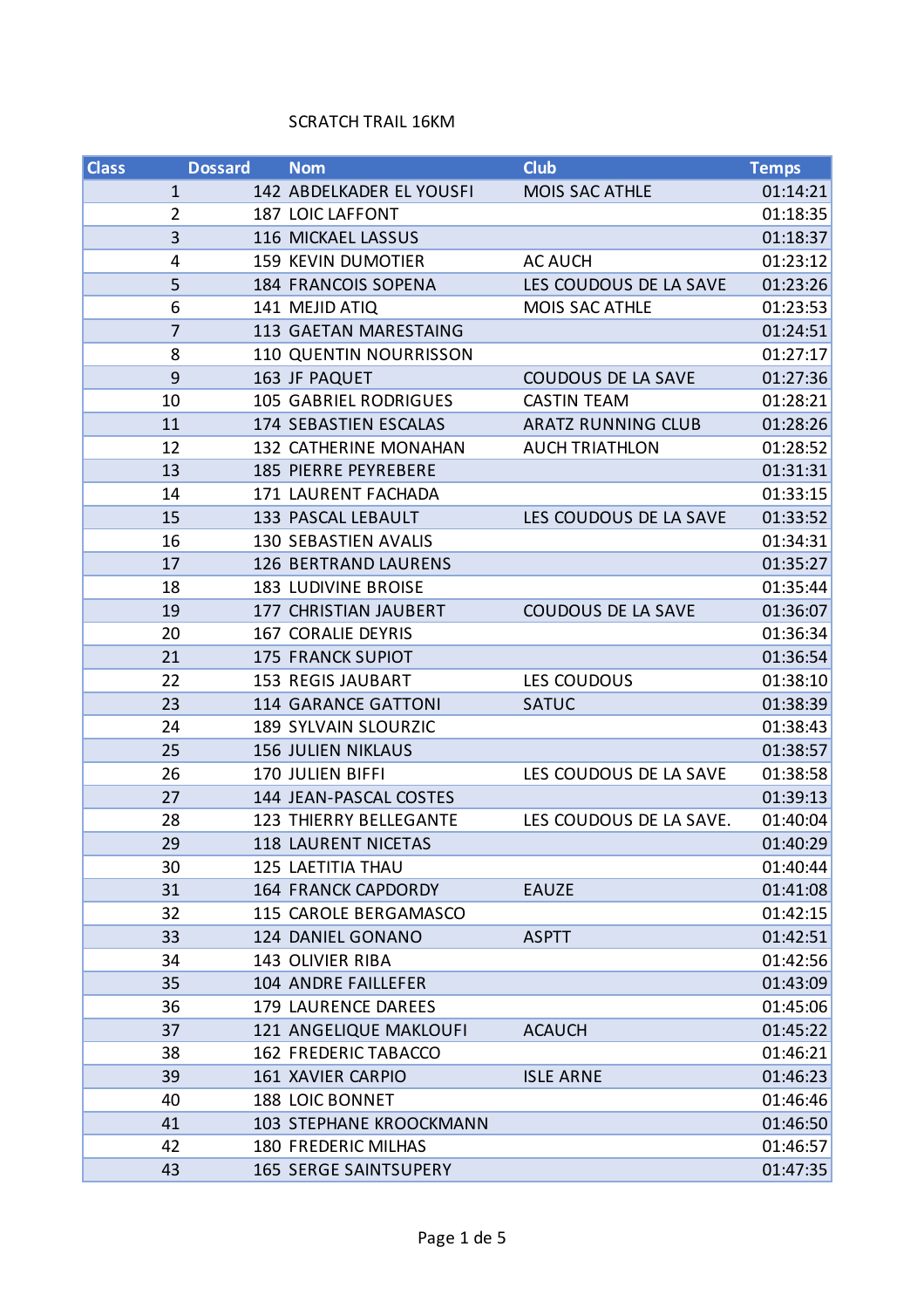| 44 | 186 CHRISTOPHE BOUCHARD                             |                           | 01:47:39 |
|----|-----------------------------------------------------|---------------------------|----------|
| 45 | 134 EMMANUEL CAPRON                                 | <b>DAVIA</b>              |          |
| 46 | 131 BERNARD SENGLAT                                 |                           |          |
| 47 | 166 HENRI MOET                                      |                           |          |
| 48 | 172 CHRISTELLE FACHADA                              | <b>COUDOUS DE LA SAVE</b> | 01:48:16 |
| 49 | <b>157 THIERRY BAQUE</b>                            | <b>ASTARAC FOND CLUB</b>  | 01:48:33 |
| 50 | <b>160 JULIE THOMAS</b>                             |                           | 01:48:49 |
| 51 | <b>120 GUILLAUME LAPORTE</b>                        |                           | 01:49:02 |
| 52 | 107 ROMAIN POIROT                                   |                           | 01:49:09 |
| 53 | <b>181 CHANTAL CIVIT</b>                            |                           | 01:49:47 |
| 54 | <b>182 VINCENT ADER</b>                             | <b>ARATZ CLUB</b>         | 01:49:50 |
| 55 | <b>169 SEBASTIEN DELMOTTE</b>                       | <b>CASTIN TEAM</b>        | 01:52:43 |
| 56 | <b>138 VALERIE PAILHAS</b>                          |                           | 01:52:53 |
| 57 | 101 CELINE LABORIE FULCHIC                          | LES COUDOUS DE LA SAVE    | 01:52:57 |
| 58 | <b>158 STEPHANE RATA</b>                            | <b>UCA 32</b>             | 01:53:04 |
| 59 | 192 JEFF SIMO                                       |                           | 01:54:09 |
| 60 | <b>168 ERIC DUPLAN</b>                              |                           | 01:54:42 |
| 61 | <b>151 NATHALIE ROUGEOREILLE</b>                    |                           | 01:54:43 |
| 62 | <b>152 STEPHANE ROUGEOREILLE</b>                    |                           | 01:54:45 |
| 63 | 102 STEPHANE LABORIE FULCHIC LES COUDOUS DE LA SAVE |                           | 01:54:52 |
| 64 | 112 JEANLOUIS BABOLAT                               |                           | 01:56:31 |
| 65 | <b>146 FABRICE ROHEE</b>                            |                           | 01:56:50 |
| 66 | 191 ELODIE SANTAMARIA                               |                           | 01:57:29 |
| 67 | 190 MATHIEU SANTAMARIA                              |                           | 01:57:32 |
| 68 | 111 SOPHIE LETOURNEUR                               |                           | 01:57:32 |
| 69 | 122 DOMINIQUE GENTE                                 | <b>ACFA</b>               | 01:57:35 |
| 70 | 154 ARNAUD DARTIGUES                                |                           | 01:58:34 |
| 71 | 173 PASCAL MAZO                                     |                           | 01:58:53 |
| 72 | 139 MICHEL PAILHAS                                  |                           | 01:59:14 |
| 73 | 176 SYLVIE NADAL                                    |                           | 02:00:45 |
| 74 | 149 FRAN«OIS SANDRE                                 |                           | 02:01:16 |
| 75 | 136 MARIE LAURE HEYBERGER                           |                           | 02:01:29 |
| 76 | 178 SEVERINE CONCEICAO                              |                           | 02:01:50 |
| 77 | 145 CHRISTINE VEYRAC                                |                           | 02:02:05 |
| 78 | 137 REMY LANSAC                                     |                           |          |
| 79 | <b>147 FABIENNE VERGES</b>                          |                           |          |
| 80 | 129 GAELLE BRISSET                                  |                           |          |
| 81 | <b>128 NICOLAS CURTY</b>                            |                           | 02:06:34 |
| 82 | 135 GEORGES RUIZ                                    | <b>ARRATS TRAIL</b>       | 02:06:35 |
| 83 | <b>150 CELINE PRENASSI</b>                          |                           | 02:10:00 |
| 84 | <b>127 VIRGINIE ROUCH</b>                           |                           | 02:10:02 |
| 85 | 100 CHRISTEL DALIBARD                               | <b>AISA RUNNING</b>       | 02:12:25 |
| 86 | 109 MARIE ESCAMEZ                                   |                           | 02:20:43 |
| 87 | <b>155 SANDRINE KROOCKMANN</b>                      |                           | 02:44:34 |

## SENIORS TRAIL 16KM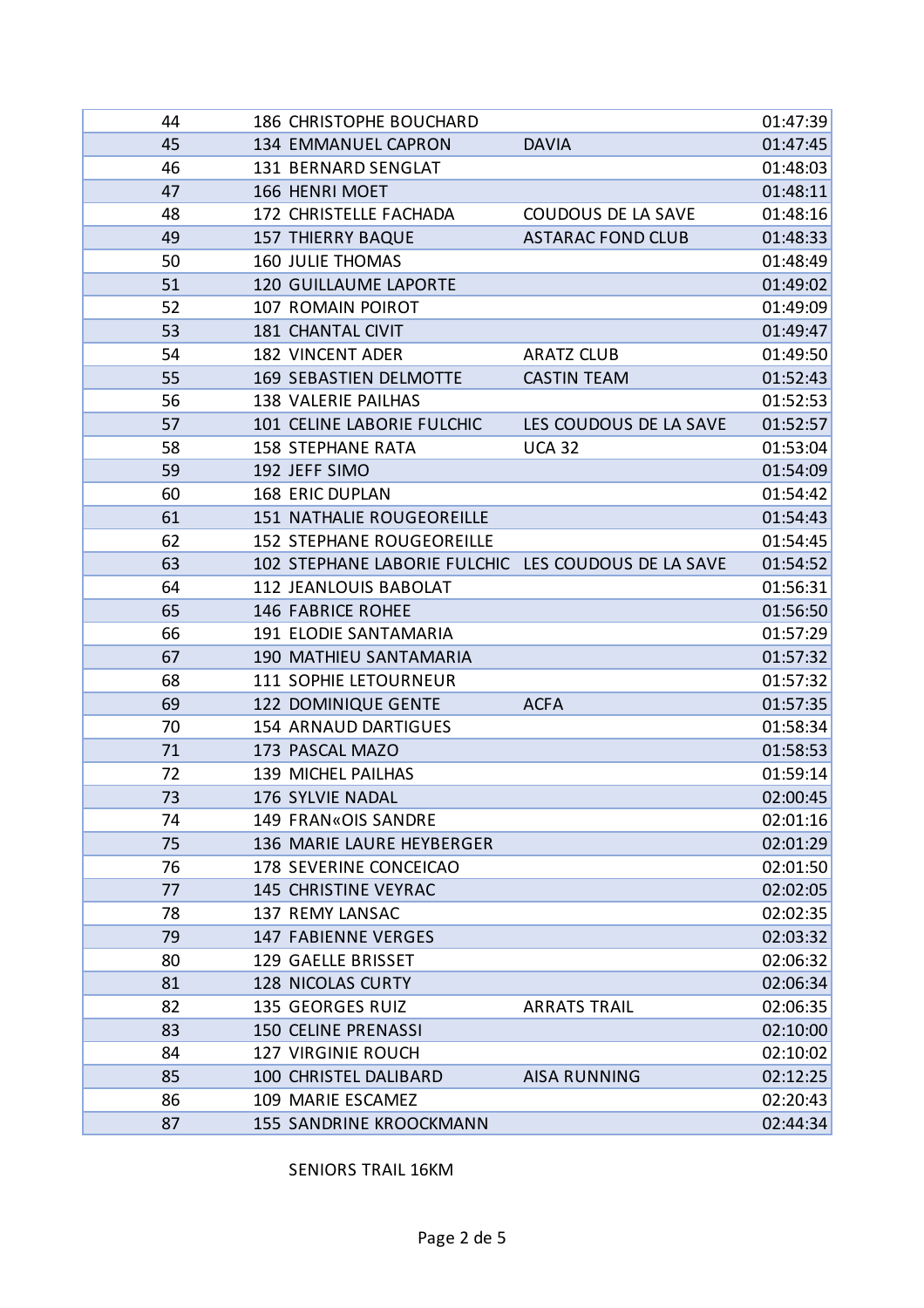| <b>Class</b>   | <b>Dossard</b> | <b>Nom</b>                    | <b>Club</b>            | <b>Temps</b> |
|----------------|----------------|-------------------------------|------------------------|--------------|
| 1              |                | <b>187 LOIC LAFFONT</b>       |                        | 01:18:35     |
| $\overline{2}$ |                | 116 MICKAEL LASSUS            |                        | 01:18:37     |
| 3              |                | <b>159 KEVIN DUMOTIER</b>     | <b>AC AUCH</b>         | 01:23:12     |
| 4              |                | <b>113 GAETAN MARESTAING</b>  |                        | 01:24:51     |
| 5              |                | <b>110 QUENTIN NOURRISSON</b> |                        | 01:27:17     |
| 6              |                | 171 LAURENT FACHADA           |                        | 01:33:15     |
|                | 7              | <b>130 SEBASTIEN AVALIS</b>   |                        | 01:34:31     |
| 8              |                | 189 SYLVAIN SLOURZIC          |                        | 01:38:43     |
| 9              |                | <b>170 JULIEN BIFFI</b>       | LES COUDOUS DE LA SAVE | 01:38:58     |
| 10             |                | <b>118 LAURENT NICETAS</b>    |                        | 01:40:29     |
| 11             |                | <b>180 FREDERIC MILHAS</b>    |                        | 01:46:57     |
| 12             |                | <b>120 GUILLAUME LAPORTE</b>  |                        | 01:49:02     |
| 13             |                | 107 ROMAIN POIROT             |                        | 01:49:09     |
| 14             |                | <b>112 JEANLOUIS BABOLAT</b>  |                        | 01:56:31     |
| 15             |                | <b>190 MATHIEU SANTAMARIA</b> |                        | 01:57:32     |
| 16             |                | 154 ARNAUD DARTIGUES          |                        | 01:58:34     |
| 17             |                | <b>137 REMY LANSAC</b>        |                        | 02:02:35     |

# VETERANS TRAIL 16KM

| <b>Class</b> | <b>Dossard</b> | <b>Nom</b>                    | <b>Club</b>               | <b>Temps</b> |
|--------------|----------------|-------------------------------|---------------------------|--------------|
|              | 1              | 142 ABDELKADER EL YOUSFI      | <b>MOIS SAC ATHLE</b>     | 01:14:21     |
|              | $\overline{2}$ | 184 FRAN«OIS SOPENA           | LES COUDOUS DE LA SAVE    | 01:23:26     |
|              | 3              | 141 MEJID ATIQ                | <b>MOIS SAC ATHLE</b>     | 01:23:53     |
|              | 4              | 163 JF PAQUET                 | <b>COUDOUS DE LA SAVE</b> | 01:27:36     |
|              | 5              | <b>105 GABRIEL RODRIGUES</b>  | <b>CASTIN TEAM</b>        | 01:28:21     |
|              | 6              | 174 SEBASTIEN ESCALAS         | <b>ARATZ RUNNING CLUB</b> | 01:28:26     |
|              | $\overline{7}$ | <b>185 PIERRE PEYREBERE</b>   |                           | 01:31:31     |
|              | 8              | 133 PASCAL LEBAULT            | LES COUDOUS DE LA SAVE    | 01:33:52     |
|              | 9              | <b>126 BERTRAND LAURENS</b>   |                           | 01:35:27     |
|              | 10             | 177 CHRISTIAN JAUBERT         | <b>COUDOUS DE LA SAVE</b> | 01:36:07     |
|              | 11             | <b>175 FRANCK SUPIOT</b>      |                           | 01:36:54     |
|              | 12             | <b>153 REGIS JAUBART</b>      | LES COUDOUS               | 01:38:10     |
|              | 13             | <b>156 JULIEN NIKLAUS</b>     |                           | 01:38:57     |
|              | 14             | 144 JEAN-PASCAL COSTES        |                           | 01:39:13     |
|              | 15             | <b>123 THIERRY BELLEGANTE</b> | LES COUDOUS DE LA SAVE.   | 01:40:04     |
|              | 16             | <b>164 FRANCK CAPDORDY</b>    | <b>EAUZE</b>              | 01:41:08     |
|              | 17             | 124 DANIEL GONANO             | <b>ASPTT</b>              | 01:42:51     |
|              | 18             | 143 OLIVIER RIBA              |                           | 01:42:56     |
|              | 19             | 104 ANDRE FAILLEFER           |                           | 01:43:09     |
|              | 20             | <b>162 FREDERIC TABACCO</b>   |                           | 01:46:21     |
|              | 21             | 161 XAVIER CARPIO             | <b>ISLE ARNE</b>          | 01:46:23     |
|              | 22             | 103 STEPHANE KROOCKMANN       |                           | 01:46:50     |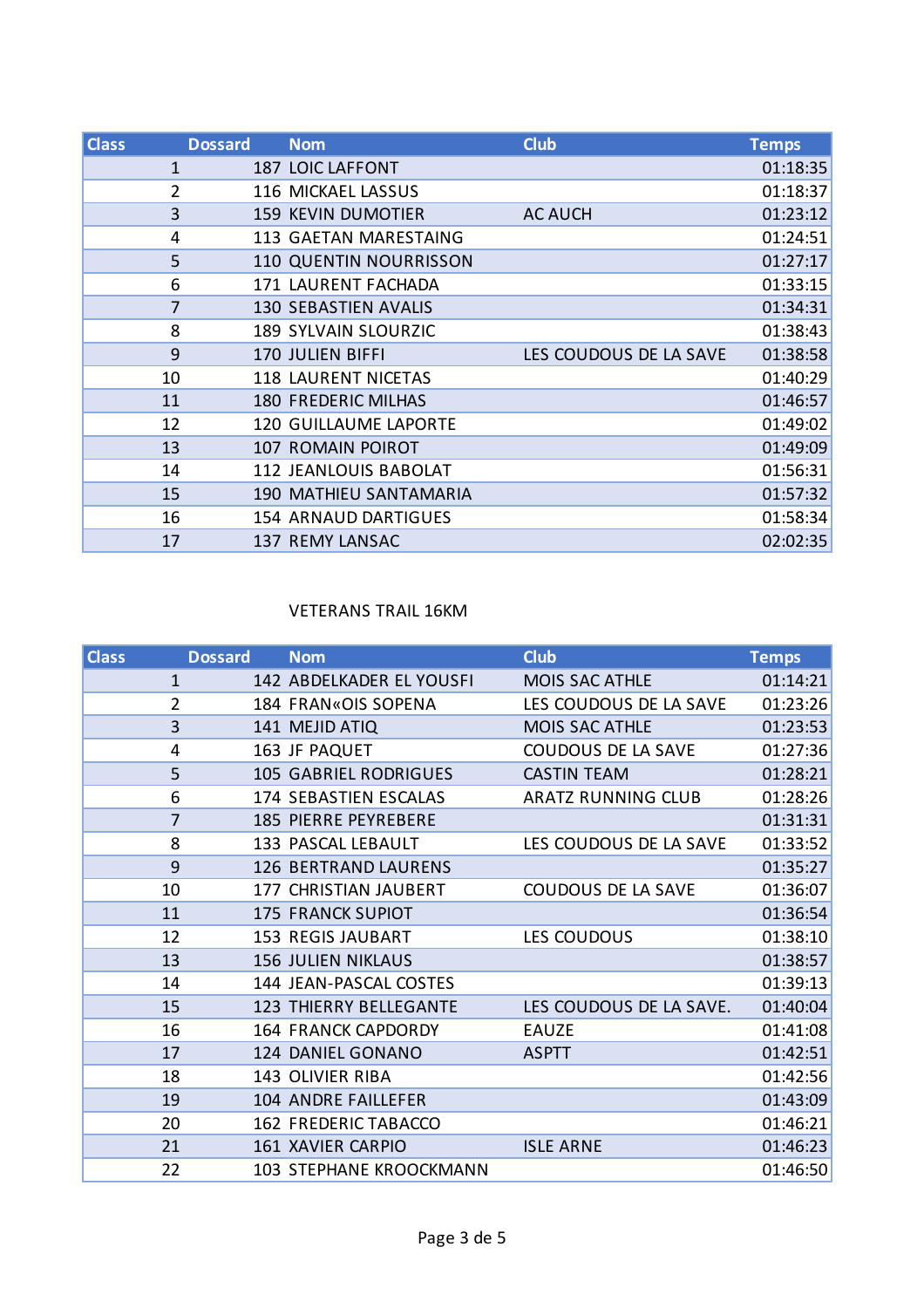| 23 | <b>165 SERGE SAINTSUPERY</b>                        |                          | 01:47:35 |
|----|-----------------------------------------------------|--------------------------|----------|
| 24 | 186 CHRISTOPHE BOUCHARD                             |                          | 01:47:39 |
| 25 | 134 EMMANUEL CAPRON                                 | <b>DAVIA</b>             | 01:47:45 |
| 26 | 131 BERNARD SENGLAT                                 |                          | 01:48:03 |
| 27 | 166 HENRI MOET                                      |                          | 01:48:11 |
| 28 | <b>157 THIERRY BAQUE</b>                            | <b>ASTARAC FOND CLUB</b> | 01:48:33 |
| 29 | <b>182 VINCENT ADER</b>                             | <b>ARATZ CLUB</b>        | 01:49:50 |
| 30 | <b>169 SEBASTIEN DELMOTTE</b>                       | <b>CASTIN TEAM</b>       | 01:52:43 |
| 31 | <b>158 STEPHANE RATA</b>                            | <b>UCA 32</b>            | 01:53:04 |
| 32 | 192 JEFF SIMO                                       |                          | 01:54:09 |
| 33 | <b>168 ERIC DUPLAN</b>                              |                          | 01:54:42 |
| 34 | <b>152 STEPHANE ROUGEOREILLE</b>                    |                          | 01:54:45 |
| 35 | 102 STEPHANE LABORIE FULCHIC LES COUDOUS DE LA SAVE |                          | 01:54:52 |
| 36 | <b>146 FABRICE ROHEE</b>                            |                          | 01:56:50 |
| 37 | 173 PASCAL MAZO                                     |                          | 01:58:53 |
| 38 | 139 MICHEL PAILHAS                                  |                          | 01:59:14 |
| 39 | 149 FRAN«OIS SANDRE                                 |                          | 02:01:16 |
| 40 | <b>128 NICOLAS CURTY</b>                            |                          | 02:06:34 |
| 41 | 135 GEORGES RUIZ                                    | <b>ARRATS TRAIL</b>      | 02:06:35 |
| 42 | 100 CHRISTEL DALIBARD                               | <b>AISA RUNNING</b>      | 02:12:25 |
|    |                                                     |                          |          |

#### SENIORS F TRAIL 16KM

| <b>Class</b> | <b>Dossard</b> | <b>Nom</b>                 | <b>Club</b>               | <b>Temps</b> |
|--------------|----------------|----------------------------|---------------------------|--------------|
|              |                | 132 CATHERINE MONAHAN      | <b>AUCH TRIATHLON</b>     | 01:28:52     |
|              | 2              | <b>167 CORALIE DEYRIS</b>  |                           | 01:36:34     |
|              | 3              | <b>125 LAETITIA THAU</b>   |                           | 01:40:44     |
| 4            |                | 179 LAURENCE DAREES        |                           | 01:45:06     |
|              | 5              | 172 CHRISTELLE FACHADA     | <b>COUDOUS DE LA SAVE</b> | 01:48:16     |
| 6            |                | <b>160 JULIE THOMAS</b>    |                           | 01:48:49     |
|              |                | 191 ELODIE SANTAMARIA      |                           | 01:57:29     |
| 8            |                | 136 MARIE LAURE HEYBERGER  |                           | 02:01:29     |
| 9            |                | <b>150 CELINE PRENASSI</b> |                           | 02:10:00     |
| 10           |                | <b>127 VIRGINIE ROUCH</b>  |                           | 02:10:02     |
| 11           |                | 109 MARIE ESCAMEZ          |                           | 02:20:43     |

#### VETERANS F TRAIL 16KM

| <b>Class</b> | <b>Dossard</b> | <b>Nom</b>                 | <b>Club</b>   | <b>Temps</b> |
|--------------|----------------|----------------------------|---------------|--------------|
|              |                | <b>183 LUDIVINE BROISE</b> |               | 01:35:44     |
|              |                | 114 GARANCE GATTONI        | <b>SATUC</b>  | 01:38:39     |
|              |                | 115 CAROLE BERGAMASCO      |               | 01:42:15     |
| Δ            |                | 121 ANGELIQUE MAKLOUFI     | <b>ACAUCH</b> | 01:45:22     |
|              |                | 181 CHANTAL CIVIT          |               | 01:49:47     |